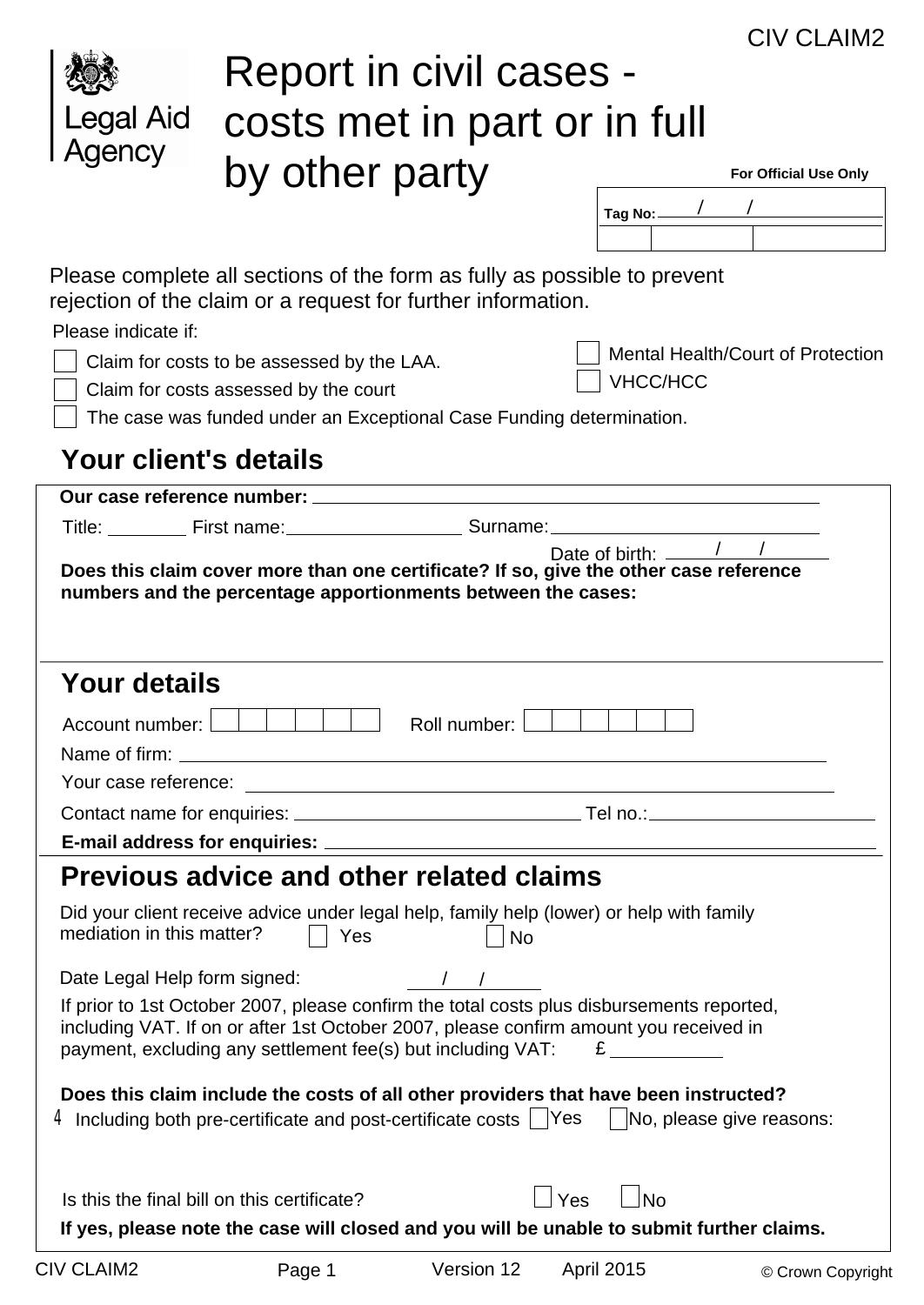| <b>Outcome of case</b>                                                                                                                                                 |                |          |                 |
|------------------------------------------------------------------------------------------------------------------------------------------------------------------------|----------------|----------|-----------------|
| <b>Outcomes</b>                                                                                                                                                        |                |          |                 |
| $4$ When answering the following questions, please use the relevant codes referred to in the<br>Certificate Outcomes Checklist. This checklist is available on GOV UK. |                |          |                 |
| $4$ Please complete for all claims including any interim claims.                                                                                                       |                |          |                 |
| 1. At what stage did case end?                                                                                                                                         |                |          |                 |
| 2. How did case end?                                                                                                                                                   |                |          |                 |
| 3. What was the result?                                                                                                                                                |                |          |                 |
| 4. Was ADR proposed or used?                                                                                                                                           |                |          |                 |
| 5. Were significant wider public benefits achieved?                                                                                                                    |                |          |                 |
| Date of issue of proceedings:                                                                                                                                          |                |          |                 |
| Date of final work on the case, excluding bill preparation:                                                                                                            |                |          |                 |
| Name(s) of court(s) or proposed court:                                                                                                                                 |                |          |                 |
| <b>Recoveries</b>                                                                                                                                                      |                |          |                 |
| Indicate which, if any, of the following were awarded:                                                                                                                 |                |          |                 |
| Costs<br>$4$ If costs were awarded and have not been recovered please complete page 10, if property                                                                    | Damages        | Property |                 |
| was awarded complete form CIVADMIN1 and if damages have been awarded please                                                                                            |                |          |                 |
| provide details below.                                                                                                                                                 |                |          |                 |
| <b>Summary of costs paid</b>                                                                                                                                           |                |          |                 |
|                                                                                                                                                                        | Amount $E : p$ | VAT E: p | Total $f$ : $p$ |
| Profit costs or fixed fee:                                                                                                                                             |                |          |                 |
| Experts costs:                                                                                                                                                         |                |          |                 |
| <b>Other Disbursements:</b>                                                                                                                                            |                |          |                 |
| Counsel's fees:                                                                                                                                                        |                |          |                 |
| Total costs:                                                                                                                                                           |                |          |                 |
| Legal advice and assistance or<br>Legal Help costs & Family Help<br>Lower:                                                                                             |                |          |                 |
| * Pre-certificate interest on<br>costs:                                                                                                                                |                |          |                 |
| * Post-certificate interest<br>on Legal Aid costs only:                                                                                                                |                |          |                 |
| Damages or monies<br>awarded:                                                                                                                                          |                |          |                 |
| * Please give details of how the interest recovered on costs was calculated, on a separate sheet                                                                       |                |          |                 |

Please note that this should be calculated at legal aid rates.

**For cases where the Total Costs recovered from the other party exceed £95,000 please** 4 **submit relevant evidence that this sum has been received. This is likely to take the form of a letter or similar correspondence from the other party's solicitors specifying the costs paid.**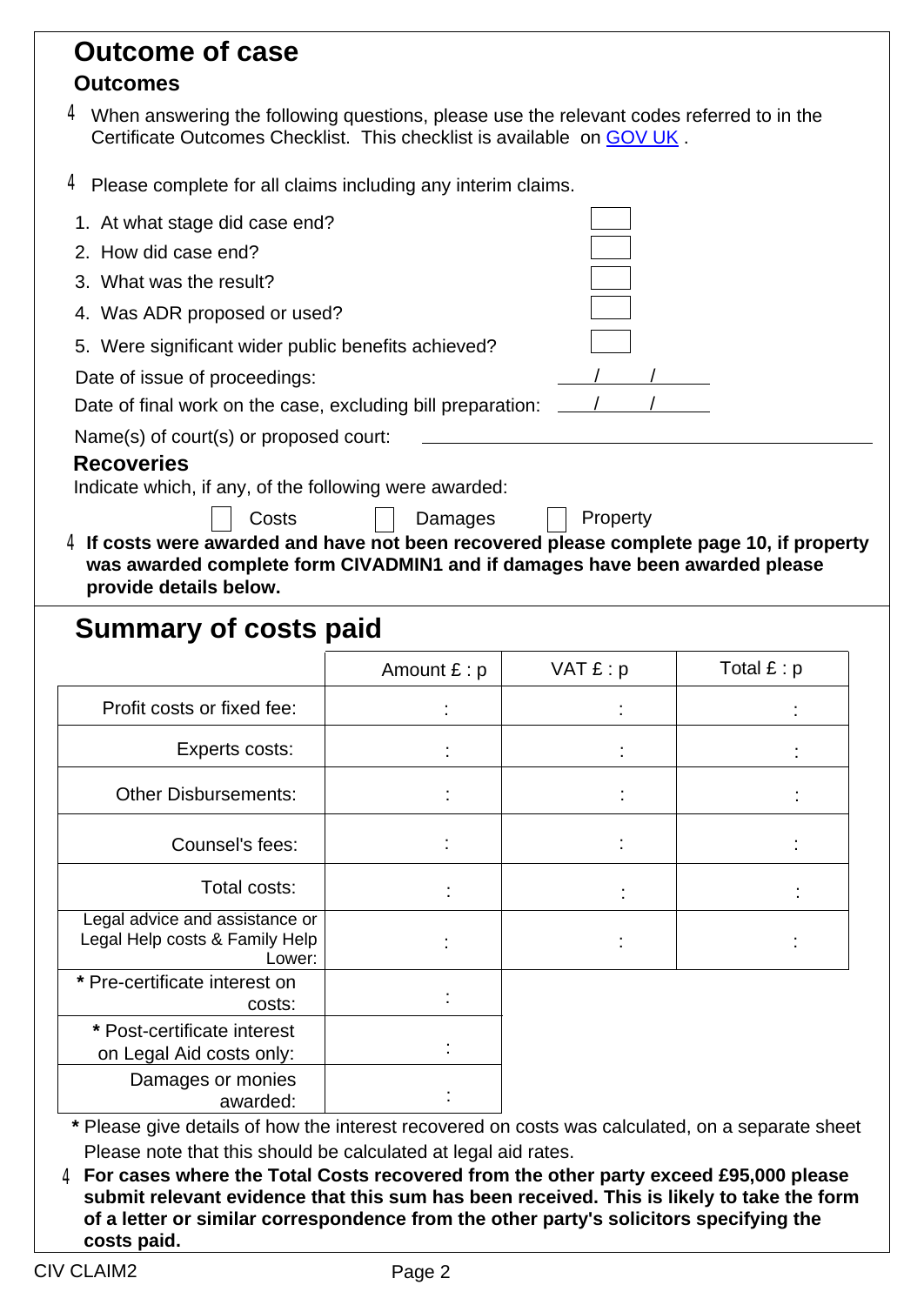| <b>Counsel's fees and disbursements</b>                                                                                                           |  |  |  |  |  |  |  |  |
|---------------------------------------------------------------------------------------------------------------------------------------------------|--|--|--|--|--|--|--|--|
| Cases where Counsel have been instructed under the Family Graduated Fee Scheme or the<br>Family Advocacy Scheme.                                  |  |  |  |  |  |  |  |  |
| Yes<br>Have all outstanding claims for counsel been paid by the LAA?<br><b>No</b>                                                                 |  |  |  |  |  |  |  |  |
| If the number of counsel claiming is more than one, please confirm the amount due to each and<br>provide fee notes or copies of Counsel's claims. |  |  |  |  |  |  |  |  |
| Account<br>number<br>Amount                                                                                                                       |  |  |  |  |  |  |  |  |
| Summary of case - where assessed by the LAA.<br>$4$ Please give brief details of the case and its outcome.                                        |  |  |  |  |  |  |  |  |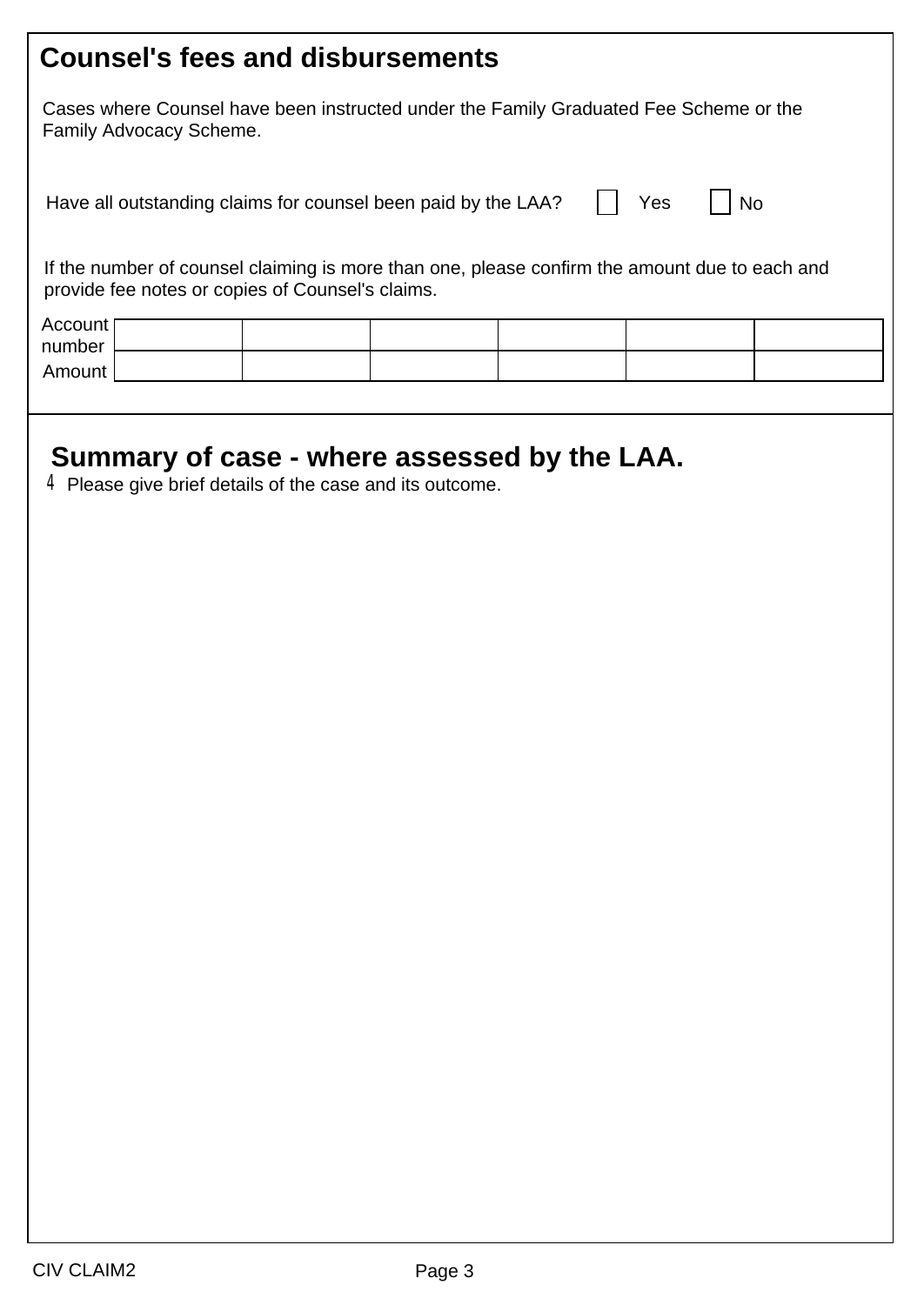### **Expert Invoice details**

4 Disbursement vouchers must be provided where appropriate

If these are proceedings involving a dispute about children, are you satisfied that the experts used meet the Ministry of Justice standards for experts in England and Wales?

Yes  $\vert \vert N_0 \vert$ 

If any of the experts do not meet the standards please provide a copy of an authority from the LAA to incur the expert cost, or give reasons why you instructed them and why an expert who meets the standards was not instructed.

| Expert<br>Group<br>Type | Expert | Prior<br>authority | Preparation    |                    |      | Court Attendance       |       | Other<br>Costs          | Net<br>Amount | VAT<br>Amount | Total Cost<br>(inc VAT |
|-------------------------|--------|--------------------|----------------|--------------------|------|------------------------|-------|-------------------------|---------------|---------------|------------------------|
|                         |        | obtained?<br>Y/N   | Hourly<br>rate | Total Prep<br>Cost | Rate | Total<br>Court<br>Cost | Costs |                         |               |               | where<br>applicable)   |
|                         |        |                    |                |                    |      |                        |       |                         |               |               |                        |
|                         |        |                    |                |                    |      |                        |       |                         |               |               |                        |
|                         |        |                    |                |                    |      |                        |       |                         |               |               |                        |
|                         |        |                    |                |                    |      |                        |       |                         |               |               |                        |
|                         |        |                    |                |                    |      |                        |       |                         |               |               |                        |
|                         |        |                    |                |                    |      |                        |       |                         |               |               |                        |
|                         |        |                    |                |                    |      |                        |       |                         |               |               |                        |
|                         |        |                    |                |                    |      |                        |       |                         |               |               |                        |
|                         |        |                    |                |                    |      |                        |       |                         |               |               |                        |
|                         |        |                    |                |                    |      |                        |       |                         |               |               |                        |
|                         |        |                    |                |                    |      |                        |       | $T - 1 - 1$ ( $\bigcap$ |               |               |                        |

**Total (C)**

#### **Other Disbursements details**

4Disbursement vouchers must be provided where appropriate

| <b>Disbursement</b> | <b>Net</b> | <b>VAT</b> | Total | For office<br>use only |
|---------------------|------------|------------|-------|------------------------|
|                     |            |            |       |                        |
|                     |            |            |       |                        |
|                     |            |            |       |                        |
|                     |            |            |       |                        |
|                     |            |            |       |                        |
|                     |            |            |       |                        |
|                     |            |            |       |                        |
|                     |            |            |       |                        |
|                     |            |            |       |                        |
|                     |            |            |       |                        |
|                     |            |            |       |                        |
|                     |            |            |       |                        |
| Total (D)           |            |            |       |                        |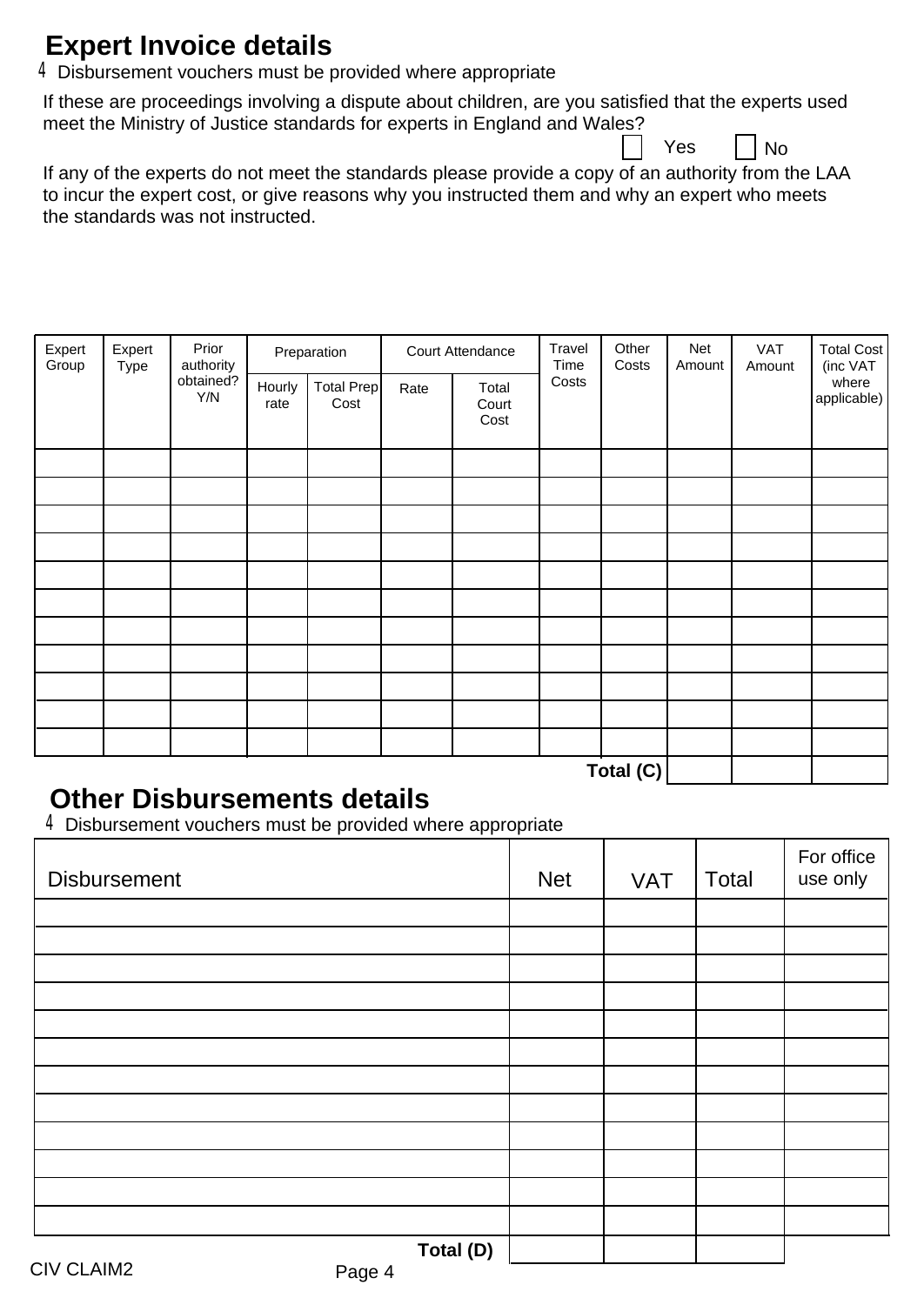## **Advocacy costs under Family Advocacy Scheme**

| Date of<br>Hearing | Level<br>$\circ$ f<br>Court | Interim/<br>final<br>advocates<br>meeting or<br><b>FDR</b> | Actual<br>time<br>spent<br>(mins) | Number<br>of hearing<br>units or<br>days if<br>final<br>hearing | Rate<br>for<br>units | Standard<br>fee total<br>cost | % bolt<br>on<br>claimed | Cost of<br>bolt-<br>ons<br>E : p | Advocate<br>bundle<br>payment<br>E : p | settlement fee<br>E : p | Exceptional<br>travel<br>$\pounds$ : $p$ | Total |
|--------------------|-----------------------------|------------------------------------------------------------|-----------------------------------|-----------------------------------------------------------------|----------------------|-------------------------------|-------------------------|----------------------------------|----------------------------------------|-------------------------|------------------------------------------|-------|
|                    |                             |                                                            |                                   |                                                                 |                      |                               |                         |                                  |                                        |                         |                                          |       |
|                    |                             |                                                            |                                   |                                                                 |                      |                               |                         |                                  |                                        |                         |                                          |       |
|                    |                             |                                                            |                                   |                                                                 |                      |                               |                         |                                  |                                        |                         |                                          |       |
|                    |                             |                                                            |                                   |                                                                 |                      |                               |                         |                                  |                                        |                         |                                          |       |
|                    |                             |                                                            |                                   |                                                                 |                      |                               |                         |                                  |                                        |                         |                                          |       |
|                    |                             |                                                            |                                   |                                                                 |                      |                               |                         |                                  |                                        |                         |                                          |       |
|                    |                             |                                                            |                                   |                                                                 |                      |                               |                         |                                  |                                        |                         |                                          |       |
|                    |                             |                                                            |                                   |                                                                 |                      |                               |                         |                                  |                                        |                         |                                          |       |
|                    |                             |                                                            |                                   |                                                                 |                      |                               |                         |                                  |                                        |                         |                                          |       |
|                    |                             |                                                            |                                   |                                                                 |                      |                               |                         |                                  |                                        |                         |                                          |       |
|                    |                             |                                                            |                                   |                                                                 |                      |                               |                         |                                  |                                        |                         |                                          |       |
|                    |                             |                                                            |                                   |                                                                 |                      |                               |                         |                                  |                                        |                         |                                          |       |
|                    |                             |                                                            |                                   |                                                                 |                      |                               |                         |                                  |                                        |                         |                                          |       |
|                    |                             |                                                            |                                   |                                                                 |                      |                               |                         |                                  |                                        |                         |                                          |       |
|                    |                             |                                                            |                                   |                                                                 |                      |                               |                         |                                  |                                        |                         | <b>Total</b>                             |       |

#### **Bolt on Payments**

| Date of<br>hearing | Bolt on claimed (please insert relevant<br>numbers) |
|--------------------|-----------------------------------------------------|
|                    |                                                     |
|                    |                                                     |
|                    |                                                     |
|                    |                                                     |
|                    |                                                     |

#### **Exceptional travel bolt-on**

| Date | <b>Distance</b> | Reasons for claim |
|------|-----------------|-------------------|
|      |                 |                   |
|      |                 |                   |
|      |                 |                   |
|      |                 |                   |
|      |                 |                   |
|      |                 |                   |
|      |                 |                   |
|      |                 |                   |
|      |                 |                   |
|      |                 |                   |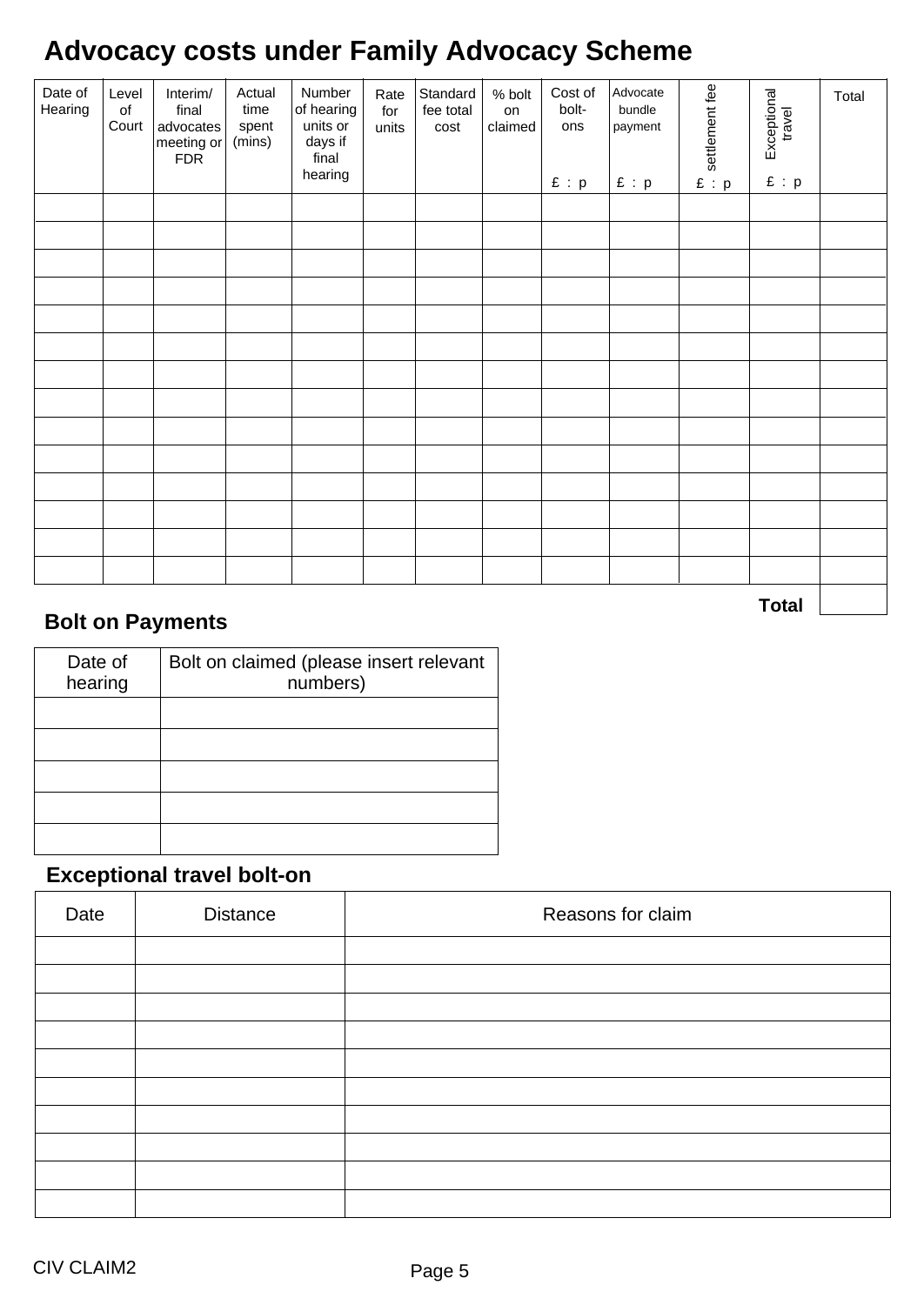#### **Bill to be assessed by the Legal Aid Agency**

Complete in chronological order adding further details on ROT, DOT or OOT work on the next page. **Schedule of time spent** 4

|                | Fee                | Date               |      | Preparation      |                                   |                      |                                    |         |      |                |                |                      |                                                                                                                                                                                                                  |
|----------------|--------------------|--------------------|------|------------------|-----------------------------------|----------------------|------------------------------------|---------|------|----------------|----------------|----------------------|------------------------------------------------------------------------------------------------------------------------------------------------------------------------------------------------------------------|
|                | earner<br>Initials | dd mm yy           | Code | Attendance<br>or | Examing/<br>drafting<br>documents | Hearing<br>hrs: mins | Travel<br>$hrs: mins$   hrs : mins | Waiting | Rate | Basic<br>Claim | Enh/<br>uplift | Claim                | For Office<br>Use Only                                                                                                                                                                                           |
|                |                    |                    |      | conference       | hrs : mins                        |                      |                                    |         | E: P | $E$ : $P$      | $\%$           | E: P                 |                                                                                                                                                                                                                  |
| 1              |                    |                    |      |                  |                                   |                      |                                    |         |      |                |                |                      |                                                                                                                                                                                                                  |
| $\sqrt{2}$     |                    |                    |      |                  |                                   |                      |                                    |         |      |                |                |                      |                                                                                                                                                                                                                  |
| 3              |                    |                    |      |                  |                                   |                      |                                    |         |      |                |                |                      |                                                                                                                                                                                                                  |
| 4              |                    |                    |      |                  |                                   |                      |                                    |         |      |                |                |                      |                                                                                                                                                                                                                  |
| $\mathbf 5$    |                    |                    |      |                  |                                   |                      |                                    |         |      |                |                |                      |                                                                                                                                                                                                                  |
| 6              |                    |                    |      |                  |                                   |                      |                                    |         |      |                |                |                      |                                                                                                                                                                                                                  |
| $\overline{7}$ |                    |                    |      |                  |                                   |                      |                                    |         |      |                |                |                      |                                                                                                                                                                                                                  |
| 8              |                    |                    |      |                  |                                   |                      |                                    |         |      |                |                |                      |                                                                                                                                                                                                                  |
| 9              |                    |                    |      |                  |                                   |                      |                                    |         |      |                |                |                      |                                                                                                                                                                                                                  |
| $10$           |                    |                    |      |                  |                                   |                      |                                    |         |      |                |                |                      |                                                                                                                                                                                                                  |
| 11             |                    |                    |      |                  |                                   |                      |                                    |         |      |                |                |                      |                                                                                                                                                                                                                  |
| 12             |                    |                    |      |                  |                                   |                      |                                    |         |      |                |                |                      |                                                                                                                                                                                                                  |
| 13             |                    |                    |      |                  |                                   |                      |                                    |         |      |                |                |                      |                                                                                                                                                                                                                  |
| 14             |                    |                    |      |                  |                                   |                      |                                    |         |      |                |                |                      |                                                                                                                                                                                                                  |
| 15             |                    |                    |      |                  |                                   |                      |                                    |         |      |                |                |                      |                                                                                                                                                                                                                  |
| $16\,$         |                    |                    |      |                  |                                   |                      |                                    |         |      |                |                |                      |                                                                                                                                                                                                                  |
| 17             |                    |                    |      |                  |                                   |                      |                                    |         |      |                |                |                      |                                                                                                                                                                                                                  |
| 18             |                    |                    |      |                  |                                   |                      |                                    |         |      |                |                |                      |                                                                                                                                                                                                                  |
| 19             |                    |                    |      |                  |                                   |                      |                                    |         |      |                |                |                      |                                                                                                                                                                                                                  |
| 20             |                    |                    |      |                  |                                   |                      |                                    |         |      |                |                |                      |                                                                                                                                                                                                                  |
| 21             |                    |                    |      |                  |                                   |                      |                                    |         |      |                |                |                      |                                                                                                                                                                                                                  |
| 22             |                    |                    |      |                  |                                   |                      |                                    |         |      |                |                |                      |                                                                                                                                                                                                                  |
| 23             |                    |                    |      |                  |                                   |                      |                                    |         |      |                |                |                      |                                                                                                                                                                                                                  |
| 24             |                    |                    |      |                  |                                   |                      |                                    |         |      |                |                |                      |                                                                                                                                                                                                                  |
| 25             |                    |                    |      |                  |                                   |                      |                                    |         |      |                |                |                      |                                                                                                                                                                                                                  |
| 26             |                    |                    |      |                  |                                   |                      |                                    |         |      |                |                |                      |                                                                                                                                                                                                                  |
| 27             |                    |                    |      |                  |                                   |                      |                                    |         |      |                |                |                      |                                                                                                                                                                                                                  |
| 28             |                    |                    |      |                  |                                   |                      |                                    |         |      |                |                |                      |                                                                                                                                                                                                                  |
| 29             |                    |                    |      |                  |                                   |                      |                                    |         |      |                |                |                      |                                                                                                                                                                                                                  |
| 30             |                    |                    |      |                  |                                   |                      |                                    |         |      |                |                |                      |                                                                                                                                                                                                                  |
| 31             |                    |                    |      |                  |                                   |                      |                                    |         |      |                |                |                      |                                                                                                                                                                                                                  |
| 32             |                    |                    |      |                  |                                   |                      |                                    |         |      |                |                |                      |                                                                                                                                                                                                                  |
| 33             |                    |                    |      |                  |                                   |                      |                                    |         |      |                |                |                      |                                                                                                                                                                                                                  |
|                |                    | <b>Total times</b> |      |                  |                                   |                      |                                    |         |      |                |                |                      |                                                                                                                                                                                                                  |
|                |                    | <b>Total costs</b> |      |                  |                                   |                      |                                    |         |      |                | TOTAL          | $\ddot{\phantom{a}}$ | $\mathbf{A}$                                                                                                                                                                                                     |
|                |                    |                    |      |                  |                                   |                      |                                    |         |      |                |                |                      | For total costs extract "Attendance" figures from "Claim" column and enter in "Total Costs" box at bottom<br>of "Attendance an Orafarance" schware. Depent for "Dragonting of Desument". "Hearing". "Travel" and |

CIV CLAIM2 Page 6 of "Attendance or Conference" column. Repeat for "Preparation of Document", "Hearing", "Travel" and "Waiting" columns and total these costs. The total of these costs should match total in box A.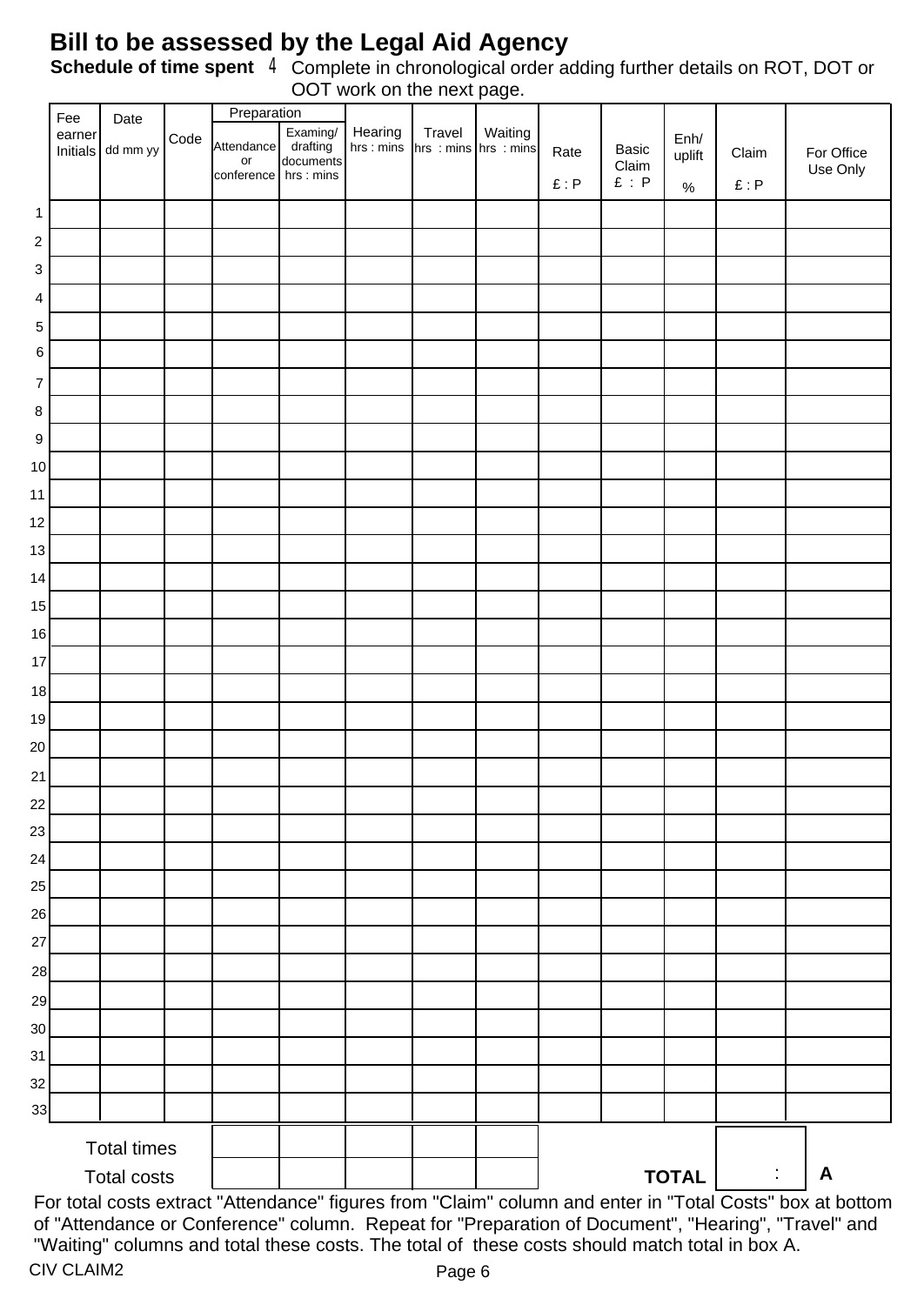# **Additional information**

4Relating to details on the Schedule on page 8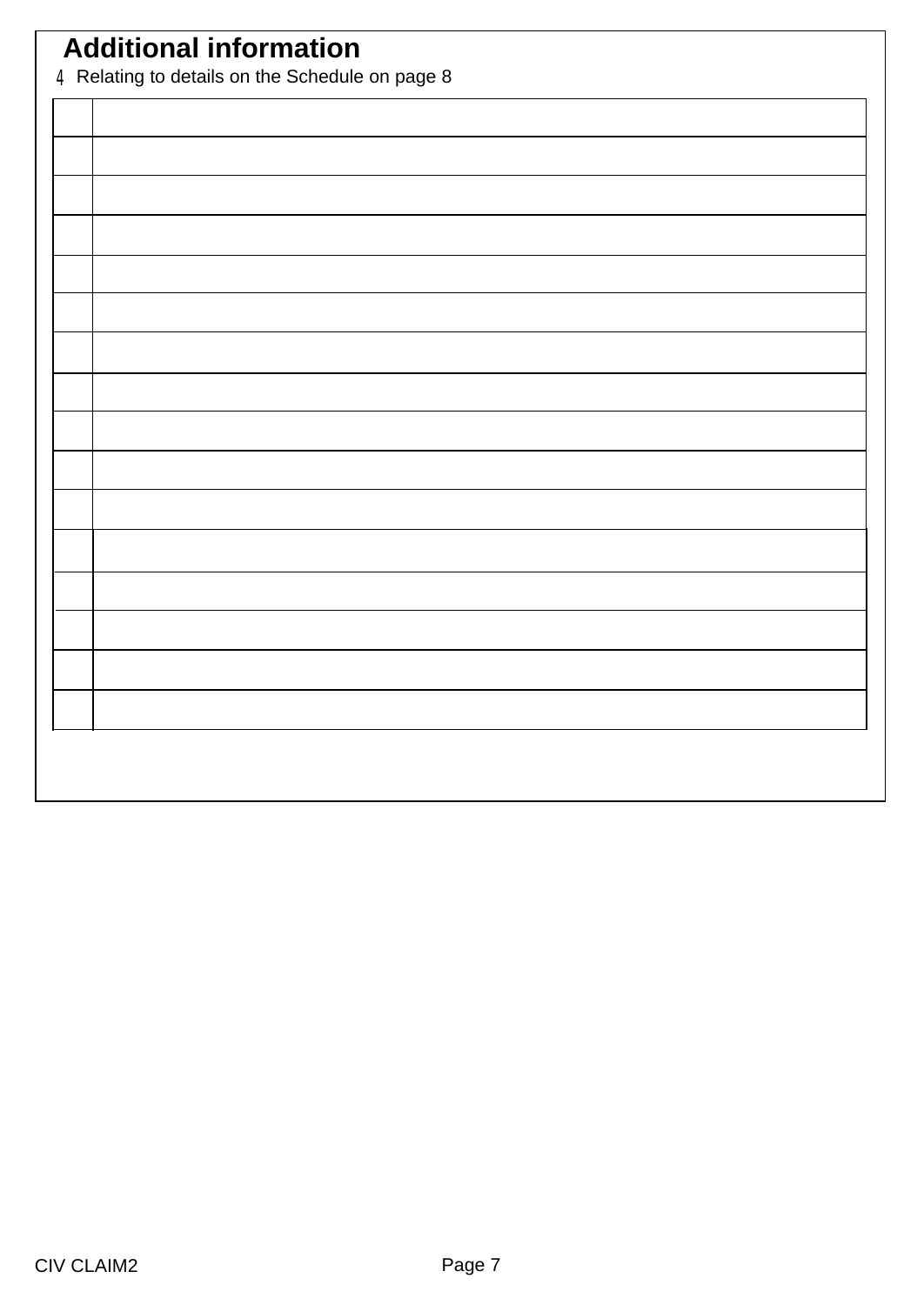## **Legal Aid Only costs**

 $4$  If you are seeking an enhanced rate of remuneration identify the item of work, the reason for the enhancement and the enhanced rate claimed.

|             | Item rate | Number | Enhancement<br>claimed | E: p | For Office Use Only |
|-------------|-----------|--------|------------------------|------|---------------------|
| Letters out |           |        |                        |      |                     |
|             |           |        |                        |      |                     |
| Letters in  |           |        |                        |      |                     |
|             |           |        |                        |      |                     |
| Phone calls |           |        |                        |      |                     |
|             |           |        |                        |      |                     |
|             |           |        | <b>Total</b>           |      |                     |

### **Counsel's Claim**

 $4$  If the number of counsel claiming is more than one, please confirm the amount due to each. Where counsel is paid under FAS/FGF please complete the counsels payment matrix. In non family cases please provide the CF1A.

| Account [ |  |  |  |
|-----------|--|--|--|
| number    |  |  |  |
|           |  |  |  |
| Amount    |  |  |  |

### **Your Claim and VAT**

|                            | <b>NET</b> | VAT | For Office Use Only |
|----------------------------|------------|-----|---------------------|
| <b>Profit costs</b>        |            |     |                     |
| Experts costs              |            |     |                     |
| <b>Other Disbursements</b> |            |     |                     |
| Total                      |            |     |                     |

#### **Your Claim and VAT Costs Assessed by the Court**

|                            | <b>NET</b> | <b>VAT</b> | For Office Use Only |
|----------------------------|------------|------------|---------------------|
| Profit costs               |            |            |                     |
| <b>Experts costs</b>       |            |            |                     |
| <b>Other Disbursements</b> |            |            |                     |
| Cost of detailed           |            |            |                     |
| assessment                 |            |            |                     |
| Total                      |            |            |                     |

### **Counsel's Claim**

4 If the number of counsel claiming is more than one, please confirm the amount due to each and provide fee notes or copies of Counsel's claims.

| number<br>Amount | Account [ |  |  |  |
|------------------|-----------|--|--|--|
|                  |           |  |  |  |
|                  |           |  |  |  |

| claiming | tees | tees | No of counsel   Total counsel's   VAT counsel's   Total counsel's  <br>claim | For Office Use Only |
|----------|------|------|------------------------------------------------------------------------------|---------------------|
|          |      |      |                                                                              |                     |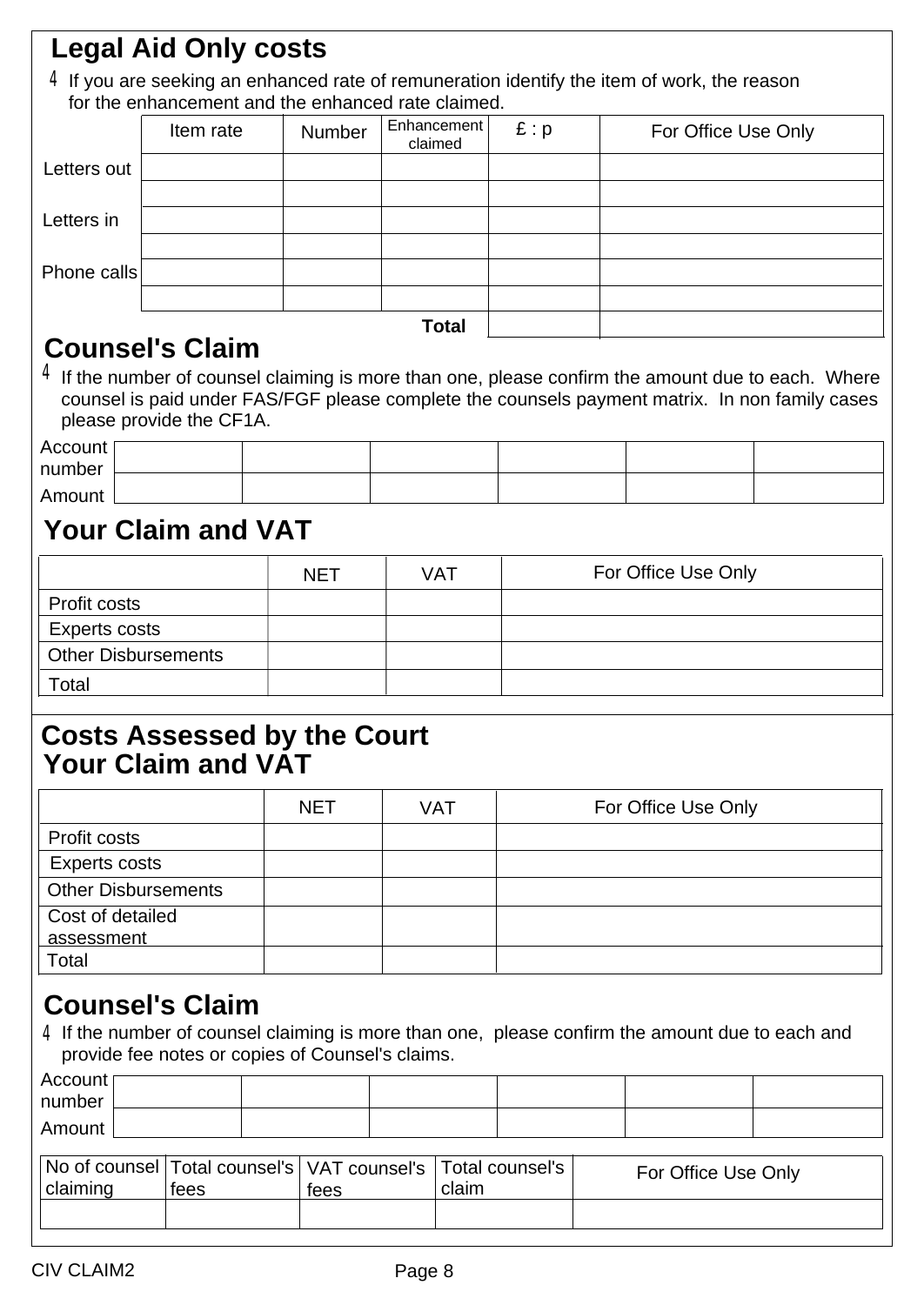### **Certification**

I certify, on behalf of the payee, that the information provided is correct. This work has not been and will not be the subject of any other claim for remuneration from the Legal Aid Agency.

If costs are to be assessed by the Legal Aid Agency I certify that, where the legally aided client has a financial interest, a copy of the bill has been provided to the client with an explanation of their rights and that either 21 days have passed since the copy was so provided or the client has confirmed in writing (copy attached) that s/he will not be making any representations in relation to the bill.

If costs were assessed by the court I certify that a copy of the bill has been provided to the legally aided client pursuant to the regulations with an explanation of their financial interest in the assessment and the steps which can be taken to safeguard that interest. They have not requested that the authorised court officer be informed of their interest and have not requested that notice of the assessment appointment be sent to them.

| Signed: $\frac{1}{2}$ Signed:                                                                                                                                                                                                                                                         | Date: $\_\_$ |
|---------------------------------------------------------------------------------------------------------------------------------------------------------------------------------------------------------------------------------------------------------------------------------------|--------------|
| (Authorised Litigator. The solicitor or litigator instructed must have a valid practising certificate. The LAA will<br>not pay for any work done during any period in which the litigator does not have a practising certificate.)                                                    |              |
|                                                                                                                                                                                                                                                                                       |              |
| <b>Panel Membership Declaration</b><br>I declare that I am a member of:                                                                                                                                                                                                               |              |
|                                                                                                                                                                                                                                                                                       | Please tick  |
| i) The Resolution Specialist Accreditation Scheme, The Law Society's Family Law<br><b>Advance or Accreditation Scheme</b><br>ii) in relation to work done under a certificate which includes proceedings relating to<br>children, the Law Society's Children Law Accreditation Scheme |              |
| Signed: <u>2000 - 2000</u> Date: 2000 Date: 2000 Date: 2000 Date: 2000 Date: 2000 Date: 2000 Date: 2000 Date: 2000 Date: 2000 Date: 2000 Date: 2000 Date: 2000 Date: 2000 Date: 2000 Date: 2000 Date: 2000 Date: 2000 Date: 2000 Da<br>(Panel Member Solicitor)                       |              |
|                                                                                                                                                                                                                                                                                       |              |
| Signed: Signed: Canal Member Solicitor) Date: 2010 2010: 2010                                                                                                                                                                                                                         |              |
|                                                                                                                                                                                                                                                                                       |              |
| All Panel Members must sign the declaration. If there is not enough space, please copy<br>the page, sign and attach to the claim.                                                                                                                                                     |              |
|                                                                                                                                                                                                                                                                                       |              |